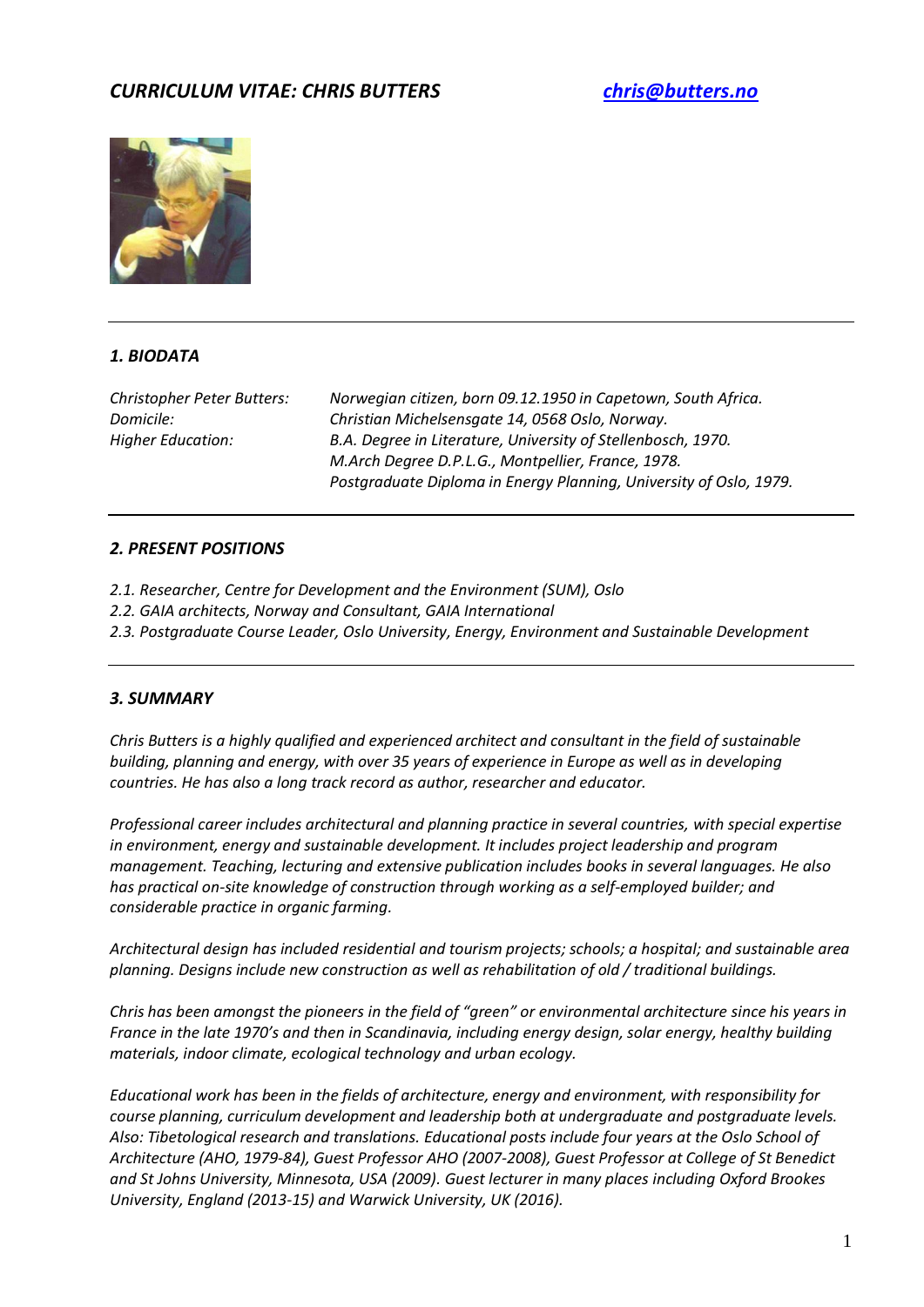# *4. ARCHITECTURE AND PLANNING*

### *SPAIN: 1973-74*

*Tourist housing: Project designer for the ELEMSA group, Mallorca, including cluster style housing and tourist facilities in Cala Llamp, Puerto Andraitx and other locations.*

#### *FRANCE: 1974-80*

*BAAU, Lodève: (Bureau d'Architecture et d'Animation Urbaine) near Montpellier. Work included: houses, renovations, solar heating systems, tourist facilities; training workshops and exhibitions for building solar panels, rural self-help construction and renewable energy.*

*Rural planning, 1987-80, in Vaucluse province. Proposals for Local Area Plans; participation studies; projects with urbanist Dr.André Schimmerling and the AUEM group, including design of an experimental 'autonomous house' with Stucanet Industries, at St. Mathieu de Tréviers.* 

*Velleron passive solar housing: Proposed housing at Velleron (bioclimatic design, passive solar, stabilised earth construction, etc).*

#### *NORWAY: 1980-88*

*Consultant for energy, passive solar systems and ecological construction for various projects. Design and building of solar greenhouses/sunspaces, residential projects and renovations. Co-founder (1984) of the Norwegian GAIA group for Environmental Architecture, and of the GAIA International network (1991).* 

*Competition Housing in Kristiansand "Bygg for Fremtiden", 1984: design and construction of four low energy houses (team project with architects Salvesen-Adams).*

*Nordnesparken: conversion to housing of a traditional old wooden 'brygge' warehouse on the Bergen waterfront: including design, supervision and participation in the construction. Heat pump system, passive solar etc. (with architects Haukeland and Amundsen, 1985-87.*

*Krybbesmuget: renovation of a traditional apartment building in Bergen including design, supervision, and participation as builder (with Amundsen, 1984-86).*

*Mohlenpris: technical consultant to the Institute of Urban Renewal (IBB) in Bergen, evaluation reports and technical recommendations for old city blocks (1985-6). Research on social integration, energy conservation, fire safety design (1986-88). Appointed research leader.*

#### *BHUTAN: 1988-1997*

*World Bank Primary Schools:: executed the detailed surveys for three school sites in east Bhutan, elaborated the Site Master Plans, and made technical evaluations and designs for re-use of existing traditional structures on the sites (Dramitse, Mongar, Tangmachu; 1988).*

*Sherubtse College: Passive Solar greenhouse for the Botany Department (UNDP, 1989)*

*UNICEF Rural Community Schools: Programming primary schools in off-road areas; proposals on budget and implementation; developed the architectural designs specifically for isolated sites. Classrooms, hostels, kitchen facilities, etc. (Thangrong, Uzarong, 1990-91).*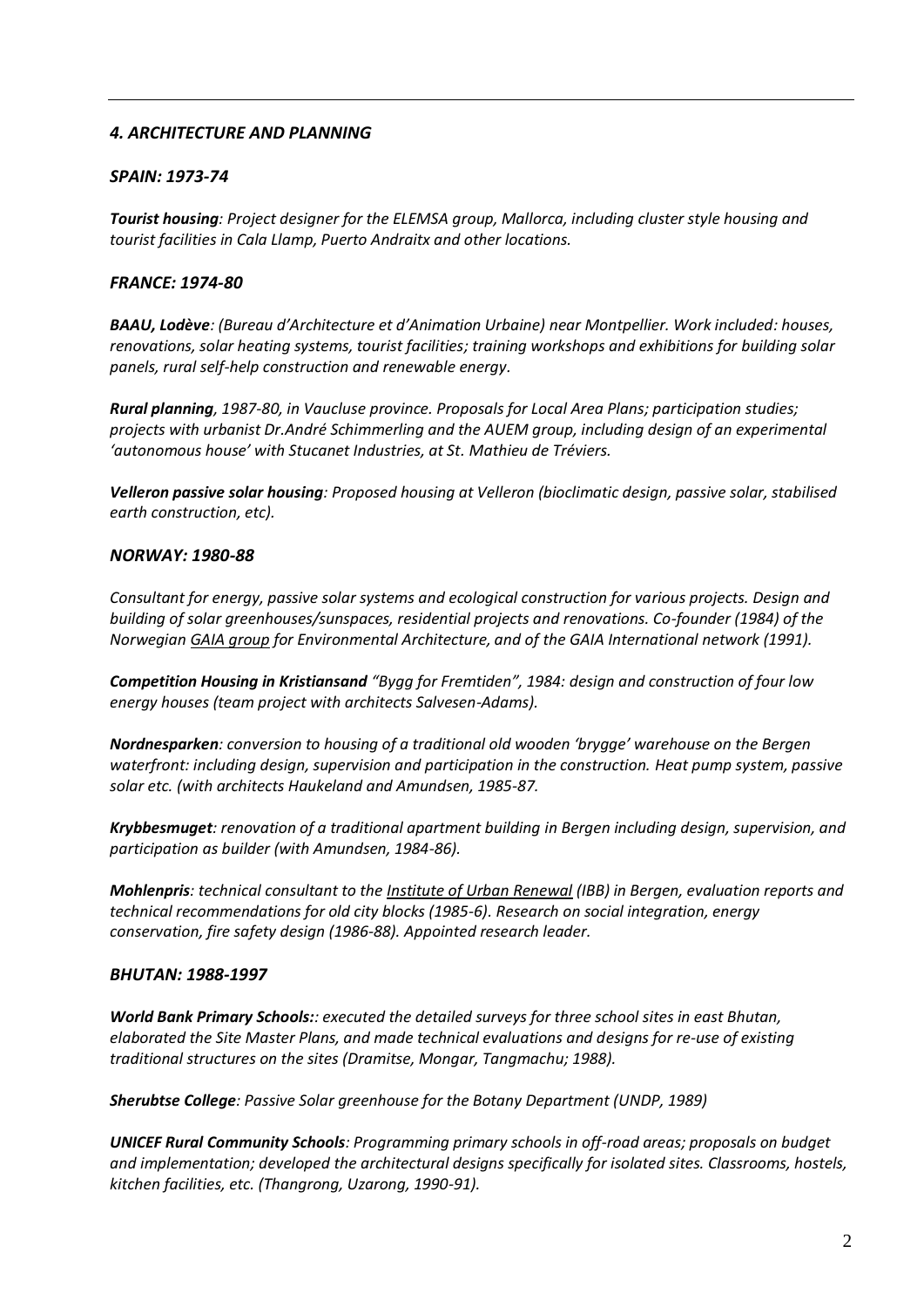*Gidakom Hospital: design of a new wing including rehabilitation, therapy units etc. for hospital at Gidakom. And revised Master Plan for the hospital complex (client: The Leprosy Mission,1990).*

*Other projects: houses for the Dutch SNV organisation and Save the Children USA in Shemgang and for private persons (1989-95); design for a proposed Montessori Preschool, Thimphu (1992).*

*National Library of Bhutan: proposals for expansion of the National Library, including Master Plan for an Integrated Cultural Centre (1992-93, see also below). Assisted in preparation of project for a new School of Fine Arts in Thimphu and for Domkhar Buddhist Institute in Bumthang.*

*Health School: design (with Amundsen) of new Academic and Office Building and Hostel for the IECH unit, RIHS Health School, Thimphu (1993-4, DANIDA project).*

*Punakha Hospital: Project Coordinator and architect for a new district hospital plus annexed buildings in Punakha. Complete project leadership, architectural designs, site supervision and financial management, 1993-96. This project received a commendation in the international Ralph Erskine Awards for architecture, Sweden, in May 2000.* 

*Rural Markets Project: Consultant architect for pilot Rural Market Facilities. (Wangdi, Trongsa, Mongar, Pemagatsel); for FAO, the Food and Agriculture Organisation of the UN; 1995.*

*UNCDF Primary Schools: United Nations Capital Development Fund: Further development of the UNICEF model school designs, for 14 more Primary Schools in East Bhutan (1995-96).*

*Integrated Culture Centre: Initiator and architect consultant for Master Plans, building program and cost estimates, as well as sketch proposals for environmental/sustainable architecture, for a Culture Centre under the Bhutan-Netherlands Sustainable Development Agreement (1996-1997).*

*Consultant to the Department of Urban Development and Housing, Thinphu (2002-2004)*

# *5. NORWAY, 1998-present:*

*GAIA Oslo architects: Architectural designs including low energy / ecological residential projects, kindergarten proposals and a rural ecocentre.* 

*Consulting for energy and ecological retrofitting of various houses.*

*Adviser on sustainability policies and building regulations.*

*Participatory planning and ecological design for special user groups: Enebakkveien 37, St. Hallvardsplass urban housing; Hurdal ecovillage; Hausmania Culture Centre.*

*Design of a low energy massive timber brettstapel house, Heggedal near Oslo, 2009-10.*

*Project Leader, NABU - Norwegian Architects for Sustainable Development, a project of the Norwegian Association of Architects. (1998-2005).*

*Over the course of 5 years, Chris built up NABU as a self-financing national centre for promotion of sustainable architecture and planning. NABU became a nationally recognised organisation with four employees and a self-financing budget of approx. GBP 400,000 per year. Chris has broad experience in seeking funding and in financial management.*

*A main activity was interdisciplinary bridge-building between architects, landscape architects, engineers, interior designers and other disciplines for integrated sustainable design.*

*Initiator and leader of projects including courses, workshops, consulting, over 35 study tours, information, publications.* 

*Extensive European networking. Collaboration with and support from ministries, local authorities, engineers, research institutes, user groups, NGOs and industry.*

*Director, International Union of Architects (1998-2004) - UIA Work Program The Road from Rio -*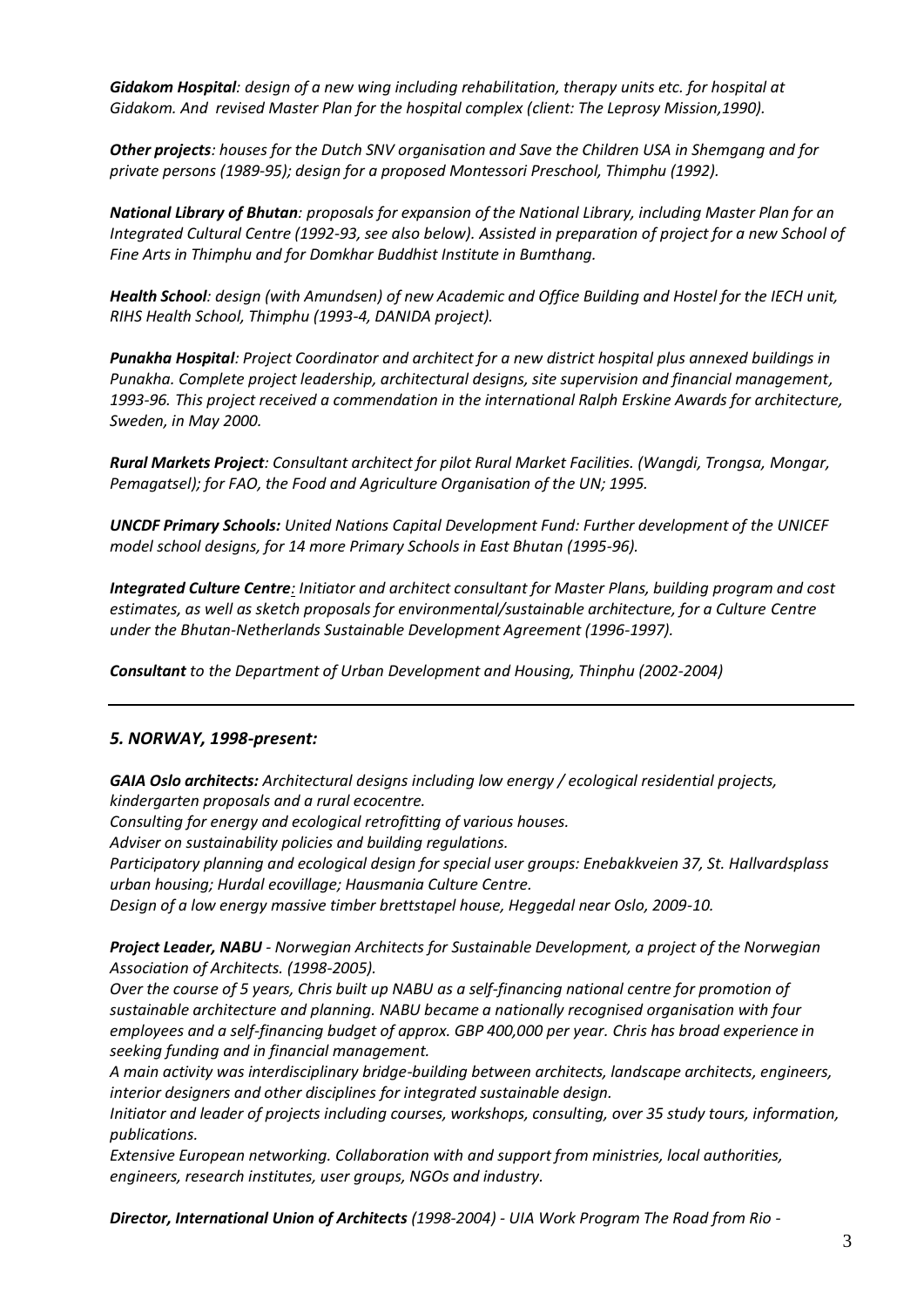*Sustainable Development of the Built Environment. Responsible for international activities including information networks, conferences, newsletters, and North-South exchanges to promote ecological design in developing countries.*

*Special Advisor, The Ideas Bank Foundation (2011-2013): responsible for activities in local sustainable development, especially with municipalities. Editor/author of two booklets presenting examples of successful Nordic and international local sustainable development.*

*Cultura Bank, Norway, environmental adviser*

*Design consultant for eco-homes, energy projects and ecocommunity initiatives.*

*Centre for Development and the Environment, University of Oslo (SUM): Researcher, Energy and Sustainable Consumption. See [www.sum.uio.no](http://www.sum.uio.no/) .*

# *6. ENGLAND, 2013-2017:*

*Warwick University School of Engineering: Researcher, EPSRC-funded program on low cost sustainable housing in hot climate developing countries. Partners: Thailand, China, Uganda, Tanzania. For details and outputs see: <https://warwick.ac.uk/fac/sci/eng/elith/>*

# *7. EDUCATIONAL AND LECTURING:*

# *Oslo School of Architecture:*

*Lecturer and course leader (1980-84) in the Department of Building Technology. Planned and led courses on rural design, solar and environmental technology, holistic design methods. Special courses in collaboration between different departments (Design - Technology - Planning). International design courses in cooperation with Schools of Architecture in Norway, Holland, Scotland. Guest professor, Institute of Architecture AHO. ENOVA Energy design studios, 2007-08.*

# *University of Oslo:*

*Course Leader (since 1981), Energy, Environment and Sustainable Development, University of Oslo. This is an intensive six-week postgraduate program run in cooperation with the Centre for Development and Environment (SUM). Participants include planners, engineers, economists, biologists, architects, climate researchers etc. from over 120 countries. The course covers topics including Climate Science, Conventional and Renewable Energy Systems, Energy Efficiency, Sustainable Consumption, Energy Policy, Environmental Engineering, Sustainable Buildings and Cities, Green Economics, International Development.* 

#### *USA:*

*Guest professor, Sustainable Urbanism, Department of Public Policy and Planning, College of St Benedict / St Johns University, Minnesota, USA (2009)*

# *Exhibitions:*

*Organiser and co-designer of exhibitions including*

- *- -"The Many Worlds of Patrick Geddes", shown in Scandinavia and Scotland (1982);*
- *- -"The International Summer School 1947-83", commissioned by the University of Oslo (1983);*
- *- -"Ecological Building Design", with the GAIA-Norway group (1987).*
- *- -"Scandinavian Approaches to Ecological Architecture", Peking, Oslo, Tallinn (1999).*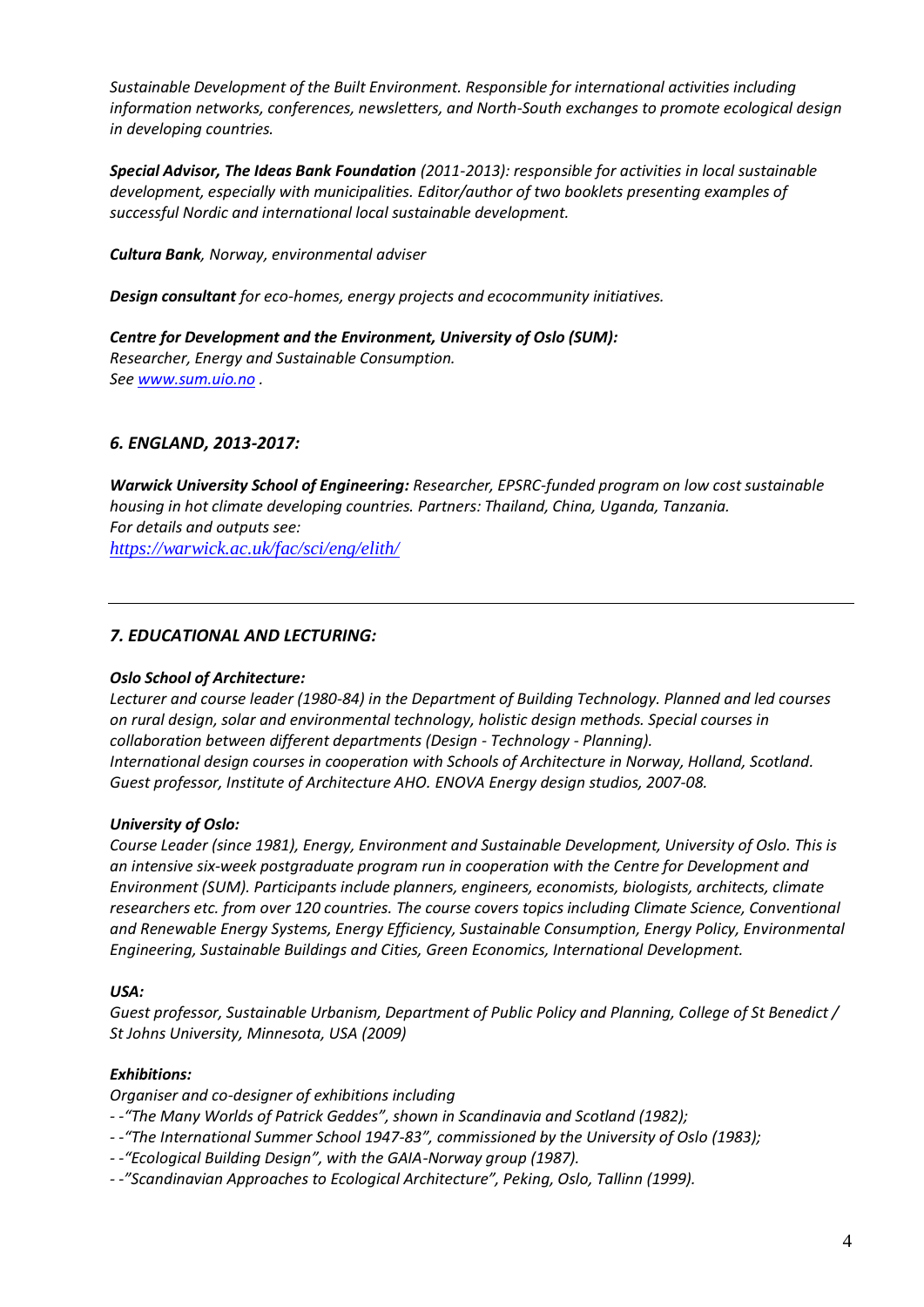*- -"Tradition and Change: Nordic Environmental Architecture": International Union of Architects World Congress, Berlin (2002); also shown in Scotland, in Nordic Embassies Berlin, etc.*

# *Conferences, committees:*

*-Co-organiser of conferences and workshops in Norway, Denmark, Sweden, Scotland, Spain, PRC China, Taiwan, Bhutan, Finland.*

*-International committee member for PLEA (Passive Low Energy Association), SB02 (Sustainable Building, Oslo 2002), ECOHB (European Committee on Healthy Buildings).*

*-Member of Synopsis Research Institute, Lodève: solar technology, earth building, etc*

### *Workshops:*

*Extensive experience in participatory planning and interdisciplinary workshops on projects related to energy design, ecological spatial planning, urban ecology. (Over 30 workshops run with NABU, and a book on participation methods, see below)*

# *Lecturing:*

*Lectures, conferences, etc. in France, Spain, United Kingdom, Denmark, Sweden, Norway, Finland, Germany, Latvia, Slovenia, Netherlands, USA, South Africa, India, Thailand, Bhutan, PR China, Taiwan,, Belarus.*

# *8. INTERNATIONAL CONSULTING (see also under: Bhutan)*

*BHUTAN: International Conference Centre: Consultant for feasibility studies, programming and Concept Master Plan for a Conference Centre. Preparation of competition tender documents for international contracting. Department of Works and Housing, Royal Government of Bhutan, Thimphu (2000-2001).*

*NORWAY, VARIOUS: Sustainable urban development and housing planning (NABU) in many Norwegian locations including: Arendal, Trysil, Fauske, Narvik, Lier, Lillehammer, Stavanger, Gausdal, Vigeland, etc*

*TAIWAN: Sustainable City Master Plan, Tainan: Consultant for feasibility studies and concept Master Plan for a new Ecocity of 40,000 inhabitants in Tainan County. In partnership between GAIA International (Butters, Bokalders, Eble), EDS Design Shanghai, and the Archilife Foundation. Project for the Taiwan government / High Speed Rail project / National Cheng Gong University (2004-2006).*

*BERGEN: Sustainable Urban Development, Bergen: consultant to the City of Bergen for a large inner city redevelopment project at Damsgaardsundet with focus on sustainability, renewable energies, etc. (2005-7). In partnership with Joachim Eble Architektur, Tuebingen (Germany) and others.*

*Adviser / consultant for urban sustainability projects and housing, including* 

- *Pilestredet Park urban ecology development, Oslo, Norway*
- *The Bo01 and Western Harbour Ecocity, Malmø, Sweden*
- *Cumbernauld New Town, Scotland*
- *Southannan Developers, Scotland*
- *Damsgaardsundet Green Waterfront development, Bergen, Norway*
- *Metropolzonen project, Mayor's Office, city of Copenhagen, Denmark.*

# *Research, low energy low income housing in hot climates*

*International collaboration with research institutions in China, Thailand, Uganda and Tanzania, in a 3- year program for international development funded by the UK Research Council EPSRC and two UK Ministries, DfID and DECC, (2013-2016).*

*Main topics include:*

*- Sustainable Low Cost Housing for Developing Countries*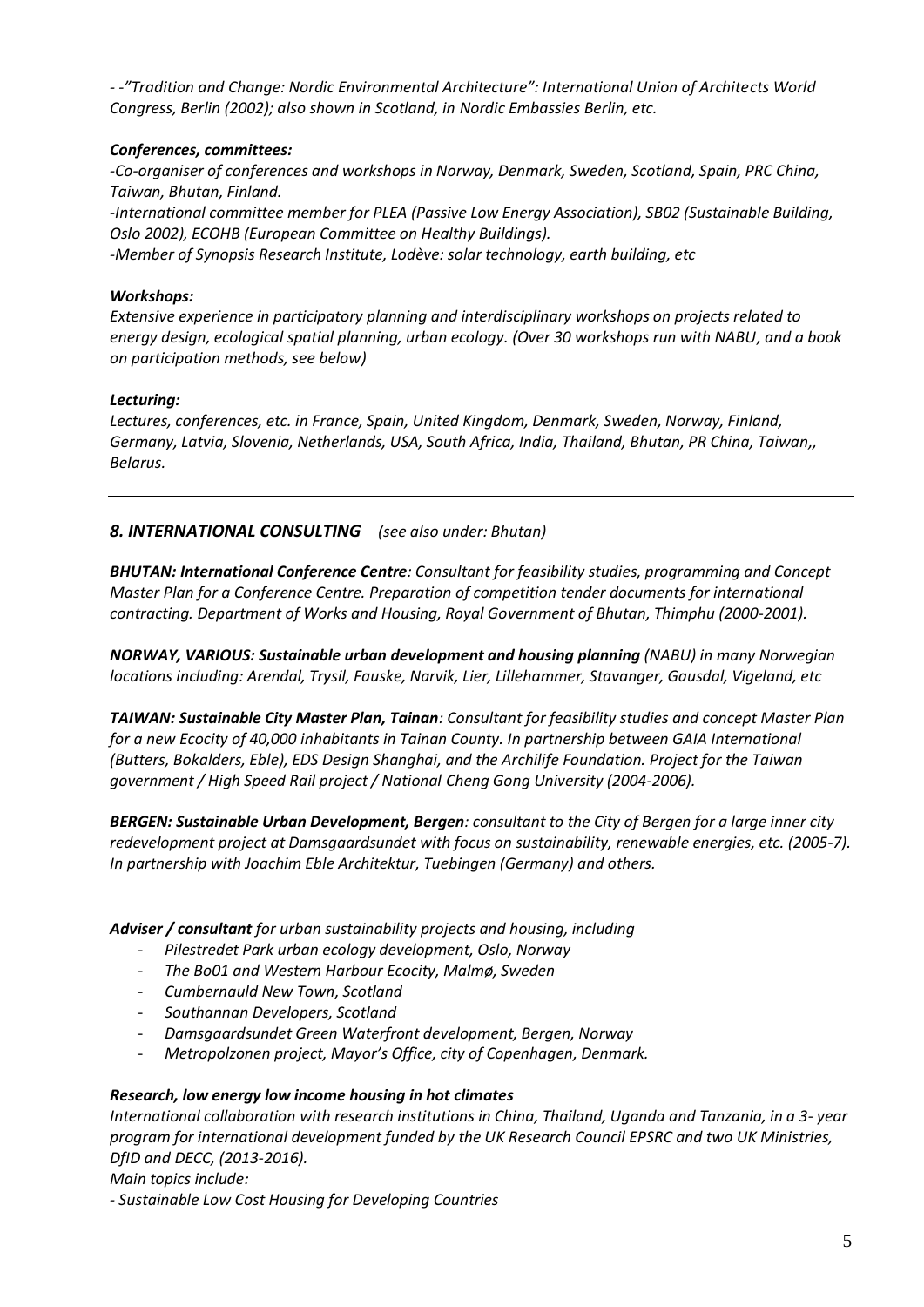*- Research into materials, embodied energy/carbon and Life Cycle of buildings*

*- Urban Heat Island Effect and Green Infrastructures*

*- District Energy Cooling Systems* 

*- Research on sustainable urban form (with UNNC, the University of Nottingham Ningbo, China).*

#### *9. LANGUAGES SPOKEN:*

*Fluent: English, French, Norwegian, Swedish, Afrikaans. Fair: Spanish, Dutch. Basic: German, Italian, Dzongkha/Tibetan.*

#### *10. PUBLISHED WORK*

*Author / co-author of 12 books.*

*Publications mainly in English, French, Norwegian; also Swedish, Danish, Polish, Chinese, Thai. Articles in academic and professional journals; research and consultancy reports, educational material, and popular press. (not included here).*

*Reports and articles for technical/architectural institutions and ministries with main topics energy, environment, and sustainability.* 

*Publications in or about Bhutan include texts translated from Choké (Tibetan), articles on Buddhist and environmental philosophy and development issues.*

#### *Translations:*

*Commissions for official documents:* 

*--Government Ministries (KRD, MD)*

*--Statsbygg, the State Construction Directorate*

*--Norske Arkitekters Landsforbund, the National Association of Norwegian Architects* 

*--The Architecture Competitions Journal NAK*

*--The Directorate of Cultural Heritage, Riksantikvaren*

*Translations English-Norwegian, Norwegian-English, English-French, Tibetan-English.*

# *BIBLIOGRAPHY: SELECTED PUBLICATIONS*

*(books are in bold print)*

- **1977 Micmacker, Butters et al:** *Manuel de Construction Rurale et Alternative***. (book) eds. La Surienne, Montargis, France.**
- 1979 Butters C, *Technologies Alternatives, une Etude en Milieu Rural*. UPAM, Montpellier (thesis).
- 1979 Butters C, *Alternative Energy Research in Scandinavia*. ISS, University of Oslo.
- 1979 Butters, Singer: *Municipal Initiatives in Energy Planning*. ISS, University of Oslo.
- 1979 *Energie-Architecture*. Le Carré Bleu no.4/79, Paris.
- 1981 Butters, Røstvik et al: *Alternativ Teknologi*. Byggekunst, Norwegian Journal of Architecture, 2/81, Oslo.
- 1981 *L'Energie au Danemark*. Le Carré Bleu no. 2/81, Paris.
- 1982 *Architecture, Education et Ecologie: Commentaires de Norvège en Rapport avec les Idées de Patrick Geddes*. Le Carré Bleu no. 2/82, Paris.
- 1982 *Energy Efficient Architecture: USA and Canada*. Report, Norwegian Research Council, Oslo.
- 1983 *Lavenergihus*. Miljømagasinet 1/83, Oslo.
- 1983 Duijvenstein et al: *Fortingall 2000, A Book on Self Reliance*. TU Delft, Holland.
- 1984 *Scénarios Alternatifs; Itinéraires Scandinaves*. Le Carré Bleu 1/84, Paris.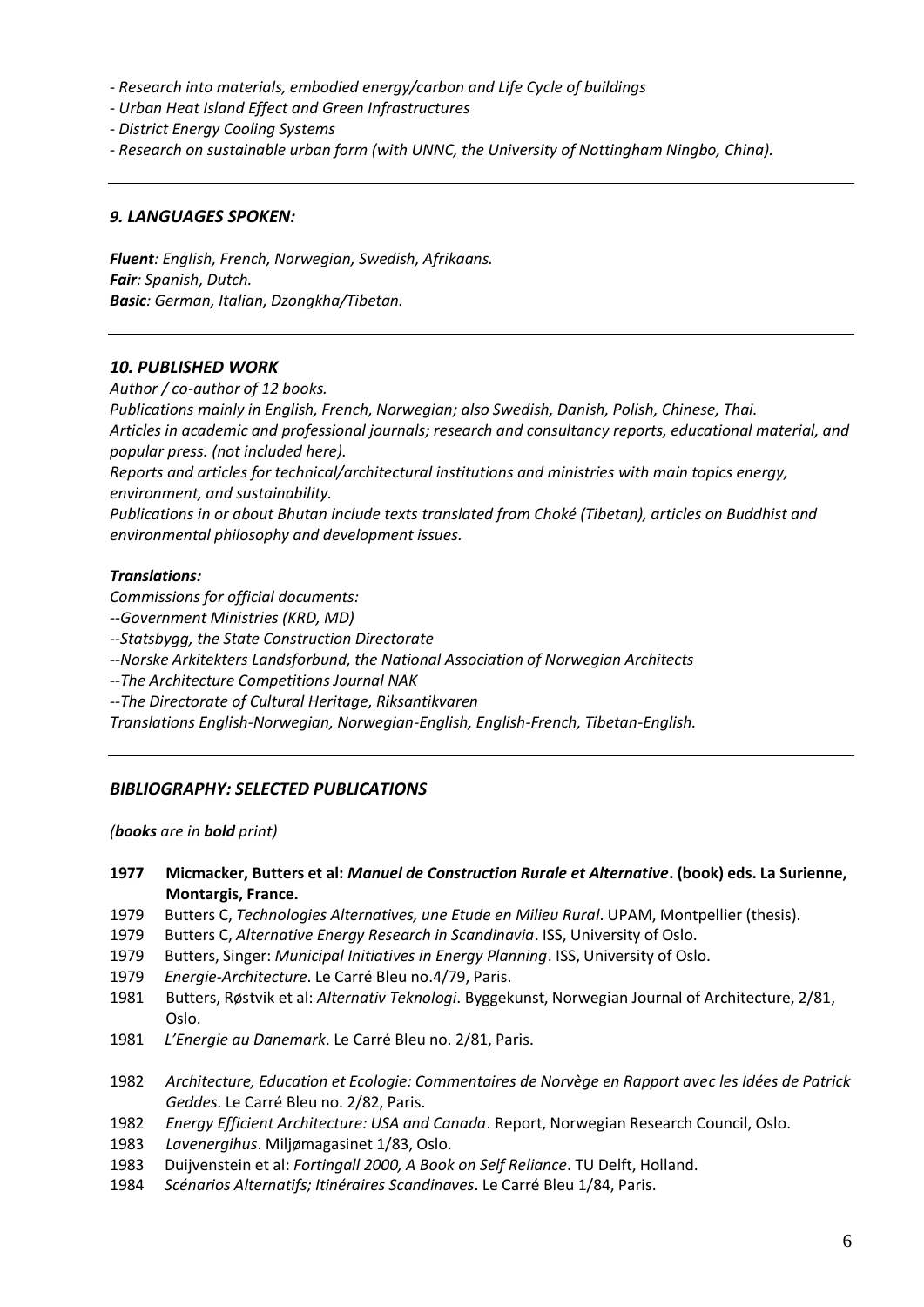#### **1986 Termodynamikk og Planlegging, in**: *Økokommuner***, ed. E. Myrhaug, Bergen.**

- 1987 Butters et al: *A Low Energy House in Bergen*. Passive Low Energy Journal, PLEA, USA.
- 1987 *Hva er Økokommuner?* Plan og Arbeid 2/87, Oslo..
- 1987 *Glass og Energi*. Byggekunst 3/87, Oslo.
- 1987 Butters/GAIA: *Bygg for Fremtiden; Materialer, Energi, Innemiljø, Ressursbruk*. Arkitektnytt 17/87, Oslo.
- 1987 Butters/GAIA: *Bygg for Fremtiden; Tomt, Klima og Energi*. Arkitektnytt 18/87, Oslo.
- 1989 *Environmental Philosophy*, 3.6.89: *Energy and Development*, 10.6.89: *Buildings and Environment*, 17.6.89: *Education and Ecology*, 24.6.89. Series of four articles on environmental topics and their relation to Mahayana Buddhism: in Kuensel, Thimphu, Bhutan:
- 1992 Butters and K.P.Tashi: *Lhasetsangma: translation of the "... lha sras gtsang ma'i gdung brgyud 'phel rabs..." from the rGyal-rigs of Wagindra* (1728). National Library, Thimphu, Bhutan.
- 1992 Butters and K.P.Tashi: *Brief Description of the Three Dimensional Demchog Mandala in the Tashichhodzong*. (translation of *bde mchog khyil 'khor gyi dkar chag* by Tenzin Dondup, 68th Jé Khenpo). National Library, Thimphu, Bhutan.
- 1992 Butters and K.P.Tashi: *The Eight Kinds of Chorten* (translation of *theg chen gyi gshegs mchod rten brgyad kyi skor* of Jetsun Taranatha).
- 1994 Butters and K.P.Tashi: *Explanation of the New Khamsum Yuley Namgyal Chorten in Yerpa, Punakha*. (transl. of *Khams gsum g.yul las rnam rgyal gyi mchod sdong chen po'i dkar chag*, by Kunzang Wangdi, Lama Nyingkhula. National Library of Bhutan, Thimphu.
- 1995 Butters and I.B.Amundsen: *Bærekraftig Utvikling? Inntrykk fra Bhutan*. Byggekunst 6/95 (Norwegian Review of Architecture), Oslo.
- **1995 Butters (ed.) with P.Tshewang, P.Tashi and S.Kvaløy :** *The Treasure Revealer of Bhutan: Pemalingpa, the Terma Tradition and its Critics***. Bibliotheca Himalayica, EMR Publishers, Kathmandu.** Reprinted 1997.
- 1997 *The Inauguration of a Bhutanese Hospital*. in Tashi Delek 05-06/1997, Delhi/Thimphu.
- 1998 Butters et al: *Naturlig Ventilasjon*. Interdisciplinary Workshops, Report. NABU, Oslo.
- 1999 Natvig M., Butters C. et al.: *Sustainable Sports and Leisure Facilities*. Conference proceedings, Lillehammer / NABU / International Union of Architects.
- **1999 Butters C. and John Bray:** *An Eighteenth Century Bhutanese Lama's Journey to Bhutan***, in:** *Ladakh, Culture, History and Development***, Aarhus University Press, Denmark**.
- **2000 Butters and Finn Østmo:** *Bygg for en Ny Tid. Mot en miljøvennlig arkitektur***.** The first anthology of Norwegian environmental architecture**. NABU, Oslo 2000.**
- 2000 Butters/Tollefsen/Bratset: *The Pilestredet Park Urban Ecology project*. (in English and Norwegian). IFHP paper, NABU/Statsbygg, Oslo.
- 2000 Butters, C. and Løvstakken, E.: *Bærekraftig byggeskikk*. Special issue of Husbankens journal on sustainable building. NABU / Husbanken, Oslo
- 2001 Butters, C. / NABU. *Urban Ecology Guide to Oslo*, and in Norwegian, *Byøkologisk Guide for Oslo*.
- 2002 *Urban Ecology: Pilestredet Park.* Sustainable Building Journal 04-2002, Aeneas, Netherlands.
- 2002 Butters C (ed.) *Sustainable Architecture for Developing Countries*. International Union of Architects (UIA), Oslo
- **2002 Farner, Asle with F.Miller, C.Butters et al.:** *Verksted som Verktøy i Plan- og Utviklings--prosesser***.**  Handbook on participatory workshop methods**. Kommuneforlaget, Oslo.**
- 2002 *Ekologia, modernizm i zyjace korzenie*. Murator Architektura 12/2002, Warsaw, Poland.
- 2003 Butters, C. / NABU: *Urban Ecology and Benchmarking.* Oslo Havnevesenet (Oslo Port Authority), Oslo.
- 2003 *Policy paper for the UN Commission on Sustainable Development* (CSD-12). Published by the Ministry of Environment, Oslo 2003.
- 2003 Butters, C / NABU. *Sustainability Policy for the National Association of Norwegian Architects.* NAL, Erklæring om Bærekraft, Oslo.
- 2004 *Urban Ecology in Europe*. Conference proceedings. SUST, The Lighthouse, Glasgow.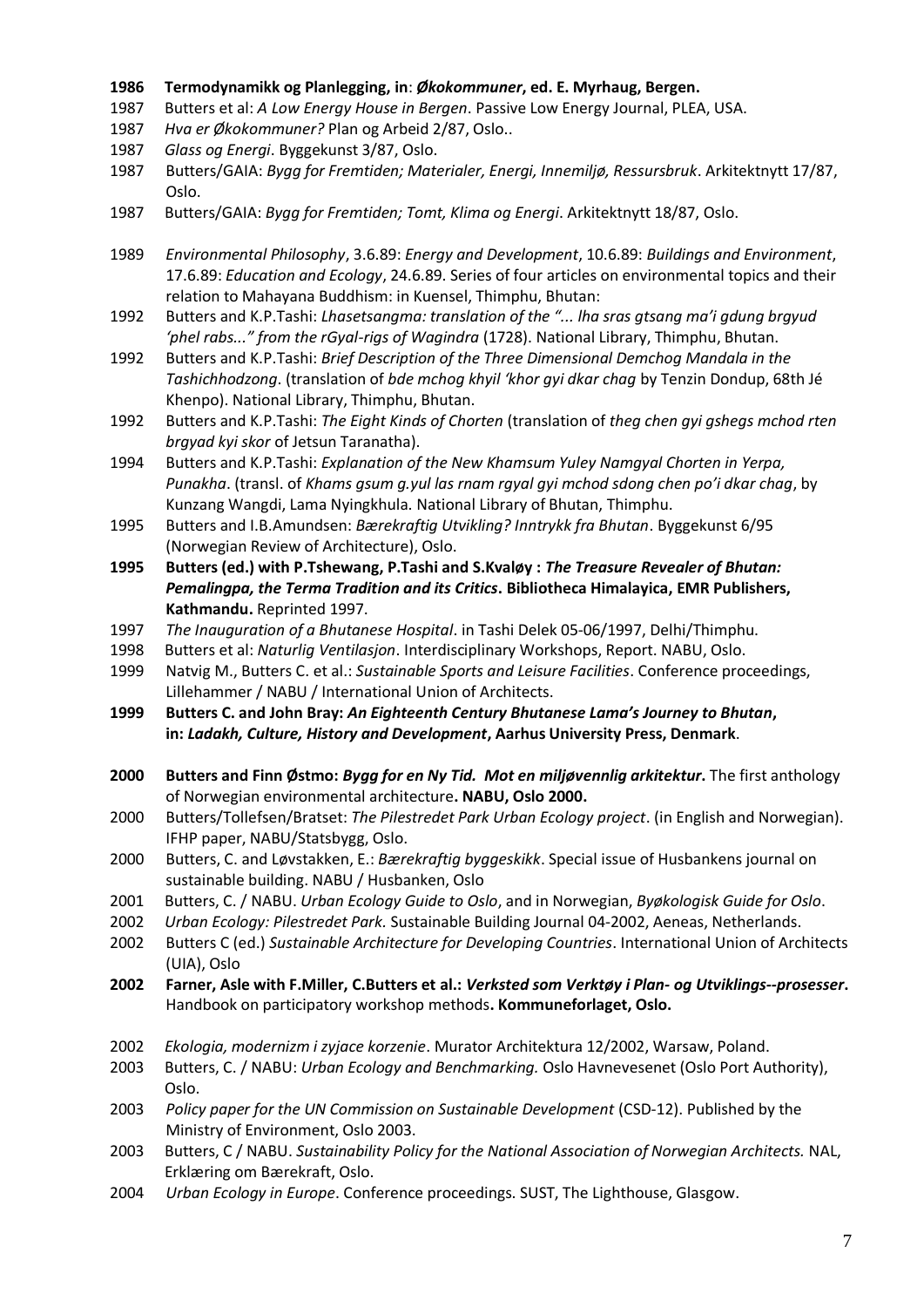- 2004 *A Holistic Method of Evaluating Sustainability*. In: Building and Urban Development in Norway, ed. Jens F. Nystad. International Federation of Housing and Planning 2004, Husbanken, Oslo.
- 2005 *Design of Sustainable Schools / Construction of Sustainable Schools*. Eds. GAIA Research Edinburgh. The Scottish Executive, 2 booklets with contributions by CB. Publisher SUST, Glasgow, 2005.
- 2005 C.Butters and E. Løvstakken / NABU: *Bærekraftig Byggeskikk*. Husbanken, Oslo 2005
- 2006 *Energibevisst utforming av byer og bygninger*[. http://www.lavutslipp.no/article\\_818.shtml](http://www.lavutslipp.no/article_818.shtml) published by: Lavutslipputvalget, Norway April 2006.
- 2006 *Traditional architecture – a premise for intelligent energy use*. In: Energy Efficiency, UNEP / Wuppertal Institute. CSD14 – booklet of project examples, Oslo, June 2006
- 2006 *Housing and Sustainability Trends*; Country Report, Norway. The EU ECONO project, eds. Kimmo Kuismanen et al., Oulu, Finland.
- 2006 *Byutvikling: Mainstream og marginene*. In: Mulighetsrommet. Idebankens årbok, Oslo.
- **2006 C.Butters, A.M.Raaholt and K.Skaara:** *Hytter og miljø – 39 eksempler på miljøvennlig fritidsbebyggelse***.** A book on environmental holiday homes**.** Kommuneforlaget, Oslo.
- 2011 C.Butters, M.Nakkerud, O.Slåtten (eds.) : *Signals: Local action – Success Stories in Sustainability*. Stiftelsen Idebanken (The Ideas Bank Foundation), Oslo.
- **2011 Chris Butters,** *The Sustainability Value Map***, in: Tigran Haas (ed.):** *Sustainable Urbanism and Beyond***.** Rizzoli, New York.
- **2012 Chris Butters (ed.)** *NORDIC - Success Stories in Sustainability***.** The Ideas Bank Foundation, Oslo.
- **2012 Butters C. and Bente Nuth Leland:** *Fra passivhus til sunne hus. Arkitektur, miljø og helhet***.** GAIA Agenda forlag, Oslo.
- **2012 M. Grupp, M. Balmer, C. Butters, J. Cieslok, A. Fainsilber, G. Schröder.** *Time to Shine: Practical Applications of Solar Energy Technology***.** Synopsis Institute, Lodeve, France. Wiley, New York.
- 2013 (various articles in Norwegian technical journals about passivhaus solutions, queries about MVHR and proposed new building regulations – also short version in CIBSE Journal, UK).
- 2014 Chris Butters and Ali Cheshmehzangi, The Effects of Improved Built Form on Urban Cooling: Review of Passive Strategies and Urban Design. 5<sup>th</sup> International SEE conference, Nov.2014 Thonburi, Thailand.
- 2014 Butters, C. *Passive Cooling: Air Movement in Hot Climate Buildings, a Review*. ELITH Research Program, Warwick University School of Engineering, UK.
- 2014 Butters, C. *The Dynamics of Change: Processes towards Sustainable Building*. ELITH Research Program, Warwick University School of Engineering, UK, <https://www2.warwick.ac.uk/fac/sci/eng/elith/publications/>
- 2015 Cheshmehzangi A, Butters C. *Refining the Complex Urban: The Study of Urban Residential Typologies for Reduced Future Energy and Climate Impacts*, in: Proceedings of 8th Conference of the International Forum on Urbanism. Incheon, South Korea.
- 2015 Butters, C. *From Ecocity to Sustainable Habitat: desIgning ecocities makes little sense*. SEDA, Scottish Ecological Design Association magazine, 1-2015, Edinburgh.
- 2016 Butters, C and Cheshmehzangi A, *Chinese Urban Residential Blocks Towards Improved Environmental and Living Qualities* , Urban Development International.
- 2016 Butters, C. *District Cooling. Solutions for Energy, Emissions and Urban Heat Island in Hot Climate Cities*. ELITH Research Program, Warwick University School of Engineering, UK, <https://www2.warwick.ac.uk/fac/sci/eng/elith/publications/>
- 2016 Butters, C. and Thomas, T.H. *Comparing the Carbon Footprint of Individual Buildings to That of the Site Works.* ELITH Research Program, Warwick University School of Engineering, UK, [https://www2.warwick.ac.uk/fac/sci/eng/elith/publications/all\\_publications/elith-w07.pdf](https://www2.warwick.ac.uk/fac/sci/eng/elith/publications/all_publications/elith-w07.pdf)
- 2015 Cheshmehzangi A, and Butters, C. *Sustainable Living and Urban Density: the Choices are Wide Open*. Low-carbon Cities and Urban Energy systems, Applied Energy, CUE2015, Fuzhou, China, Energy Procedia 88 (2016) 63 – 70. Elsevier/Science Direct.